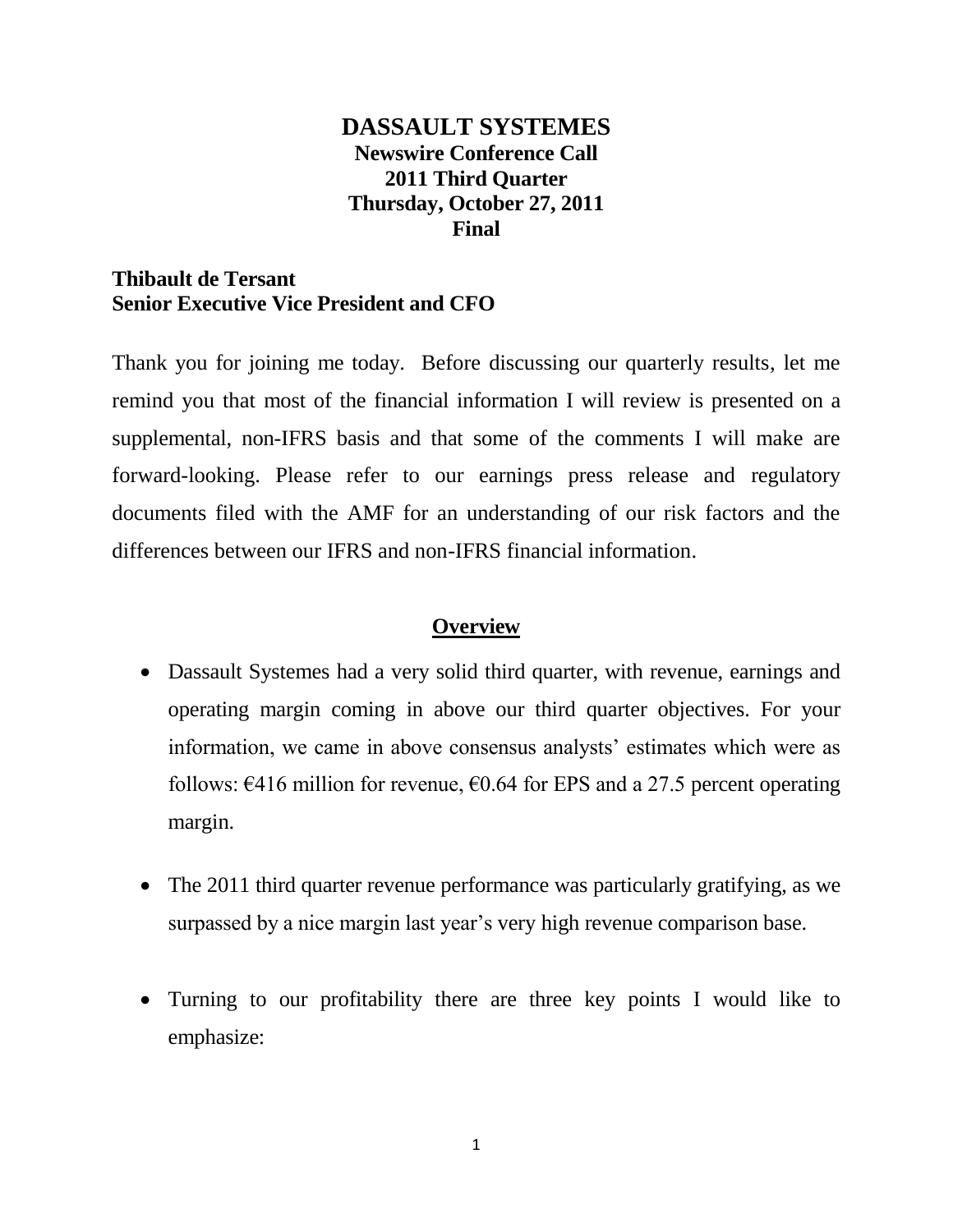- 1. First, we delivered a very strong level of operating margin expansion, 400 basis points in the September quarter, due to our revenue growth and infrastructure leverage.
- 2. Second, thanks to this work on better optimizing our organization we have been able to continue to invest in adding key new resources, with staffing growing 7 percent over the last twelve months.
- 3. And third our earnings per share growth at 18.5 percent was very good.
- Our quarter and year-to-date performances demonstrate that we are benefiting from a good customer appetite for our software solutions.
- More broadly, the value of Version 6 as an integration platform for both large customers and the supply chain is becoming increasingly evident.

# **Upgrading 2011 Financial Objectives**

Turning to our 2011 full year financial objectives we are increasing them for the third quarter over-performance.

- Setting a non-IFRS total revenue growth objective of 12 to 13 percent in constant currencies;
- A non-IFRS earnings per share growth objective of 14 to 16 percent for 2011;
- And a 30 percent non-IFRS operating margin objective for the year, which is well in advance of our plans.

## **Financial Review**

Looking at our results in greater detail by business segment: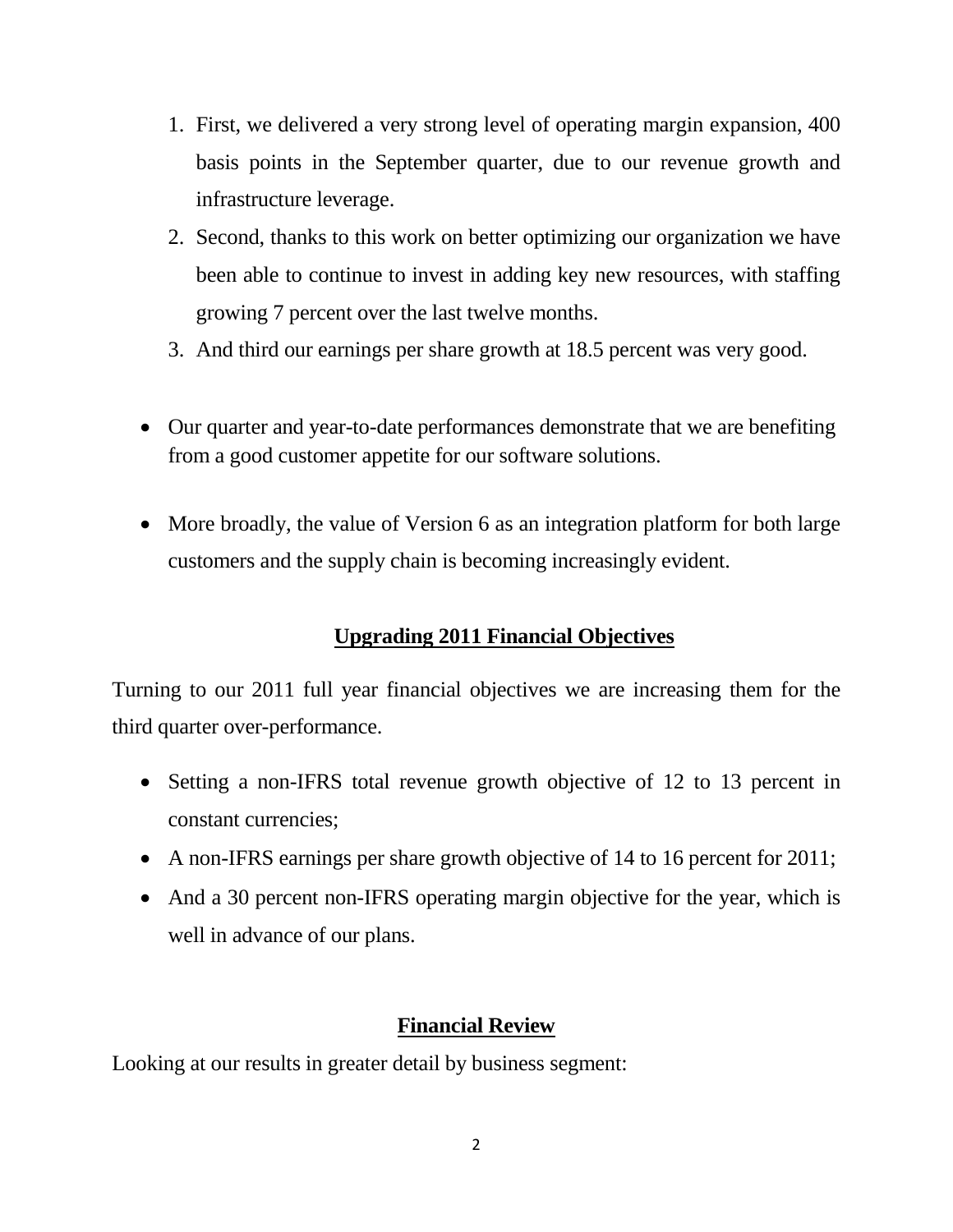- It was a good quarter for both our business segments, first in our PLM businesses accounting for 80 percent of our revenues and for SolidWorks focused on helping companies move to the 3D design world.
- We had a very nice dynamic across our design, simulation, collaboration and virtual manufacturing software brands.

Moving to a regional review:

- Third quarter sales were led by Europe, with total revenue up 15 percent in constant currencies, on healthy growth in all sales channels. In the Americas, we are seeing progress in our SMB channels. And in Asia results tracked largely to expectations and reflected a high base of comparison.
- Our year-to-date geographic results show that revenue growth was evenly balanced across our three regions, with Europe up 18 percent, the Americas higher by 15 percent and Asia by 17 percent in constant currencies.
- And looking specifically at high growth countries, revenues were up 23 percent year-to-date in constant currencies.

### **Business Review**

Turning to a brief business review, it is clear that our software is becoming a core enterprise system for our customers' innovation and business transformations.

 Boeing delivered its first 787 commercial jet to All Nippon Airlines in September. The 787 represents a new generation of aircraft with major technological and business process breakthroughs in design and manufacturing among others.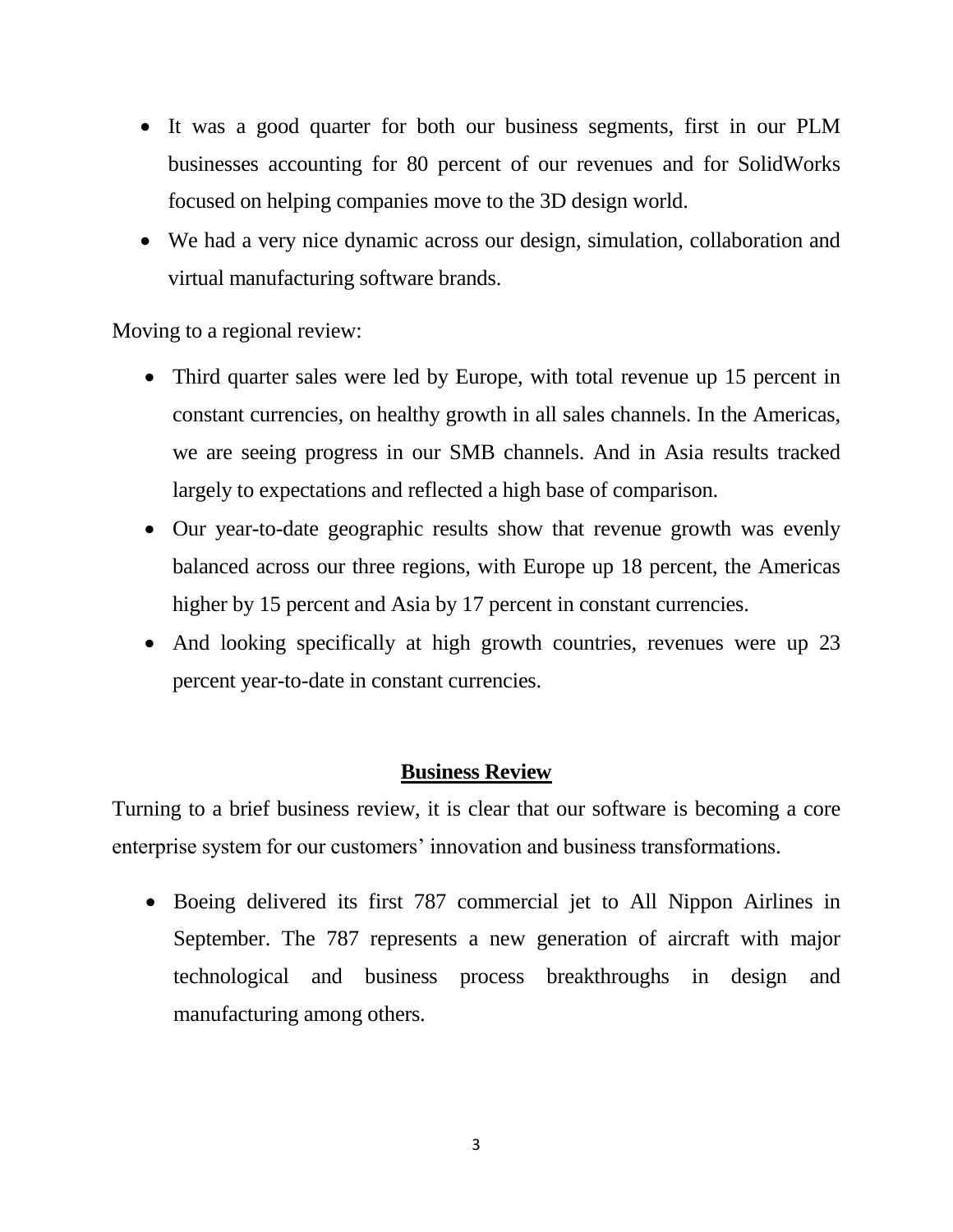- Amcor, a global leader in the packaging industry has been able to reduce cycle time by 50 percent, reduce physical prototyping and deliver reduction in plastic content working with our software.
- And in automotive, Volkswagen's Skoda brand is better able to bring new cars onto the global markets quicker, while ensuring top quality and a very attractive price point thanks to our virtual manufacturing software.

With our Version 6 software, and our ENOVIA brand in particular spearheading the effort, we are further moving into the heart of critical business processes for a number of industries.

- In high tech, one of the ways we help them is in demonstrating their regulatory compliancy as we do with Agilent Technologies.
- In construction we are able to help Skanska accelerate its cost forecasting.
- For s. Oliver in apparel, our software helps them manage the growing complexity of their business including the ability to respond rapidly and flexibly to new product trends.
- As we make progress with new verticals we are also doing so in our core verticals. For example, industrial equipment is our second largest industry at Dassault Systemes. Over the last two years our ENOVIA V6 new licenses revenue growth in Industrial Equipment has grown more than 60 percent as our software addresses key business process challenges – around product complexity, around collaboration with worldwide engineering and production centers and to help them as they extend their business model to after-sales services.